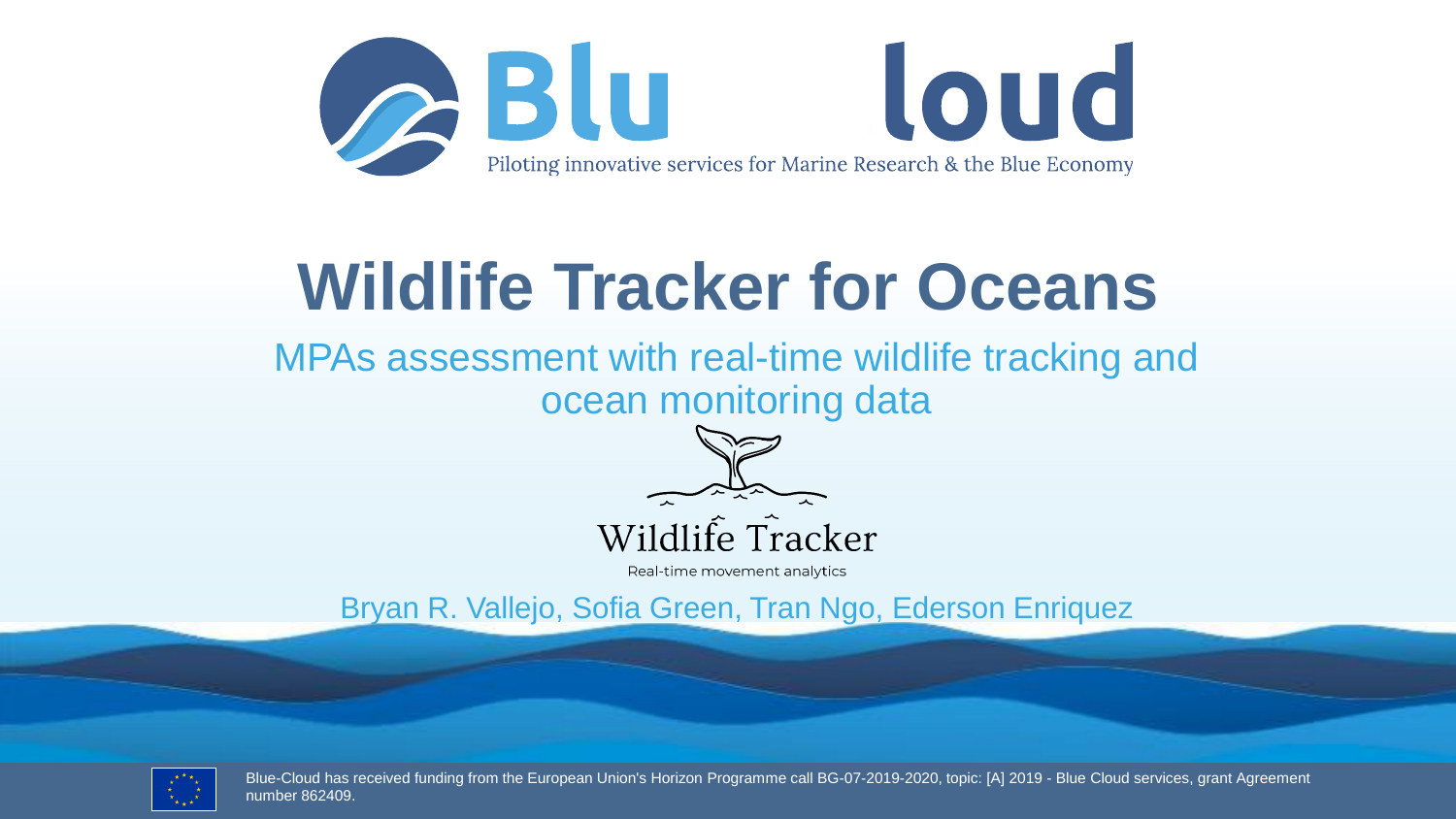

### What is it?

#### A cloud geo-framework dedicated to real-time movement analysis of wildlife tracking datasets from Argos satellite

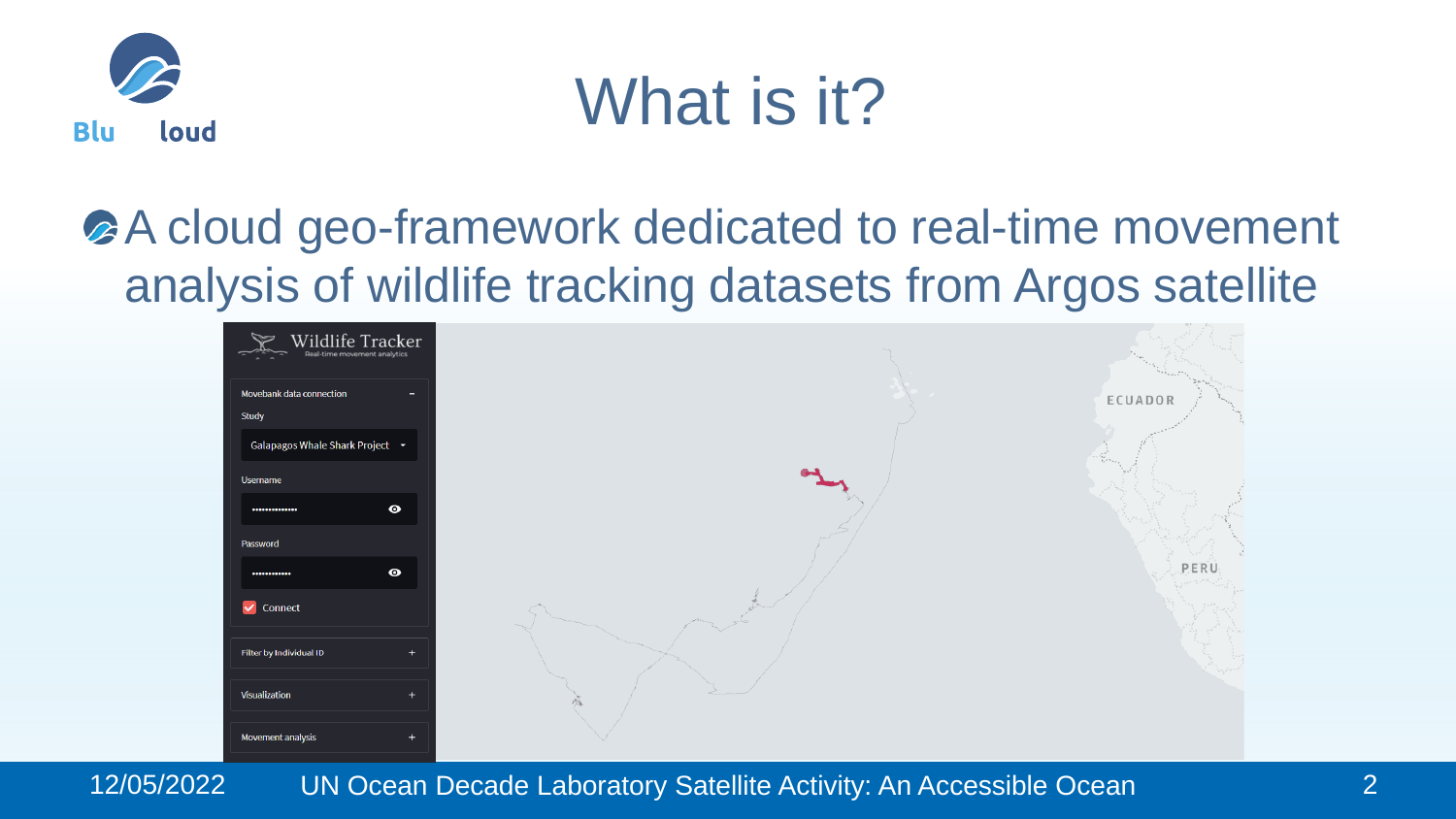

### What is it able to?

#### **Retrieve ocean monitoring data products from open** services such as Blue Cloud Chl-a (Phytoplankton)

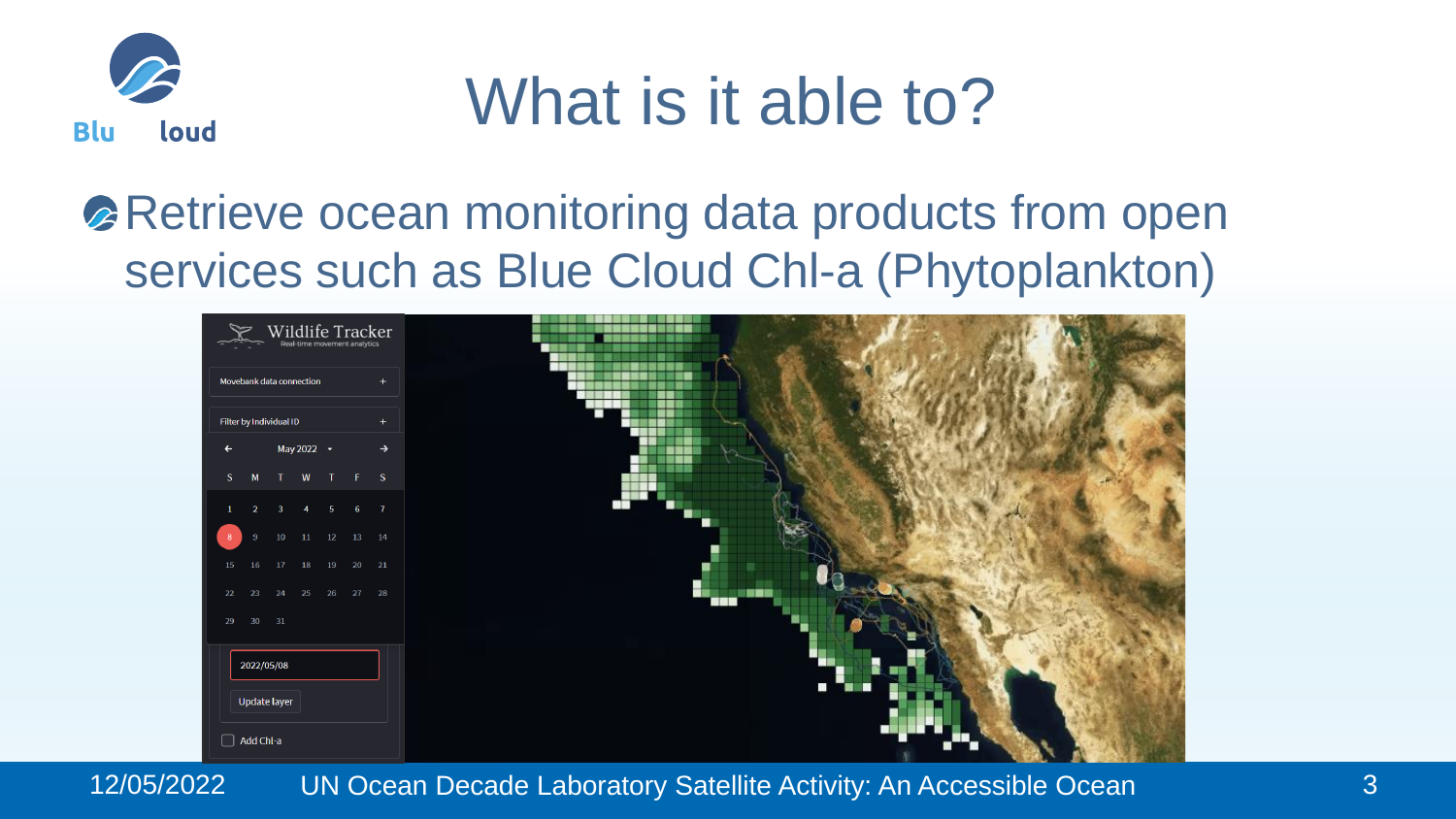

## How is it implemented?

#### **• The pilot project is being implemented thanks to the** Galapagos Whale Shark Project in Ecuador



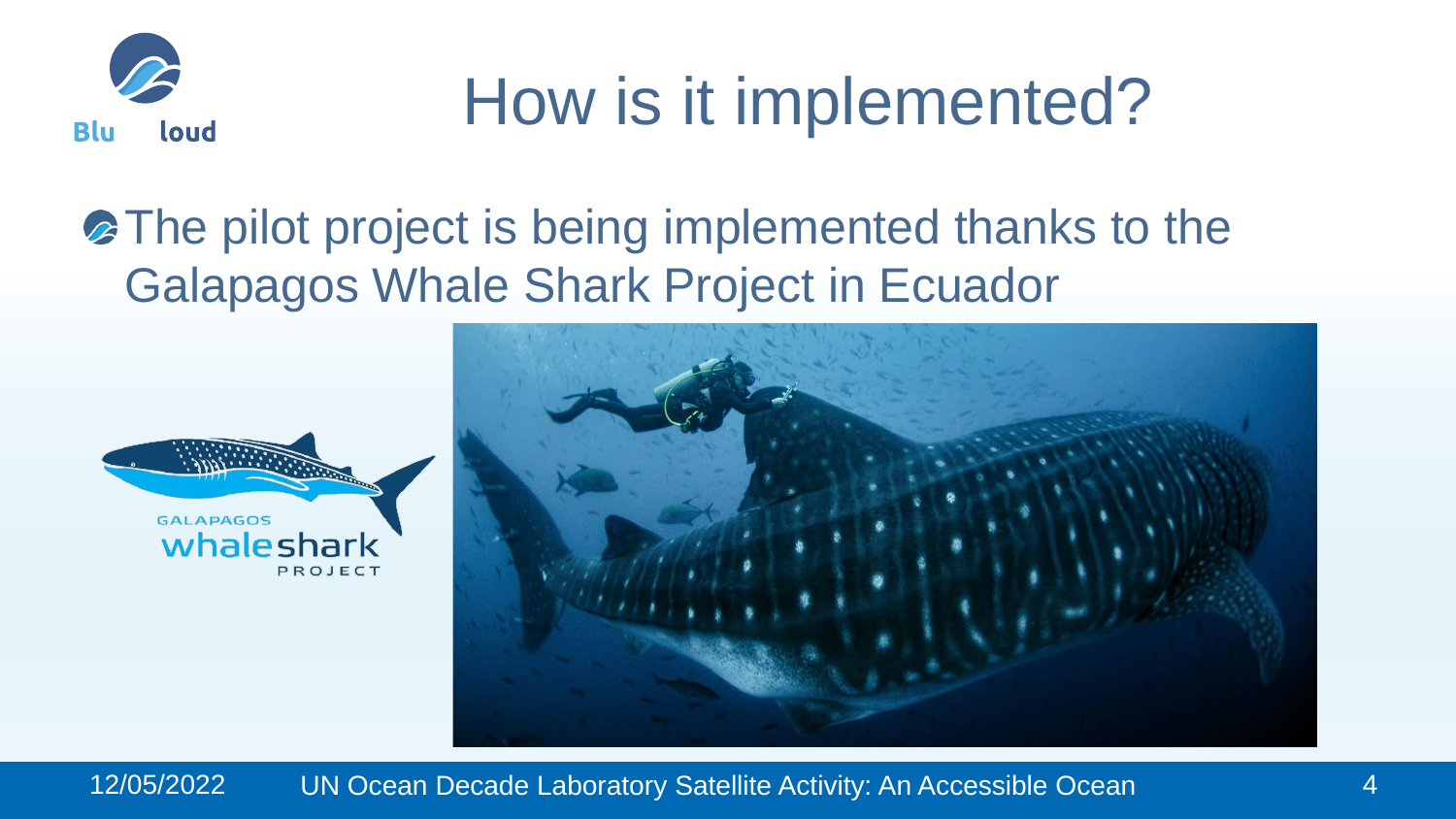

# Why is it implemented?

#### **• To support data-driven decisions in Marine Spatial** Planning based on marine megafauna habitat

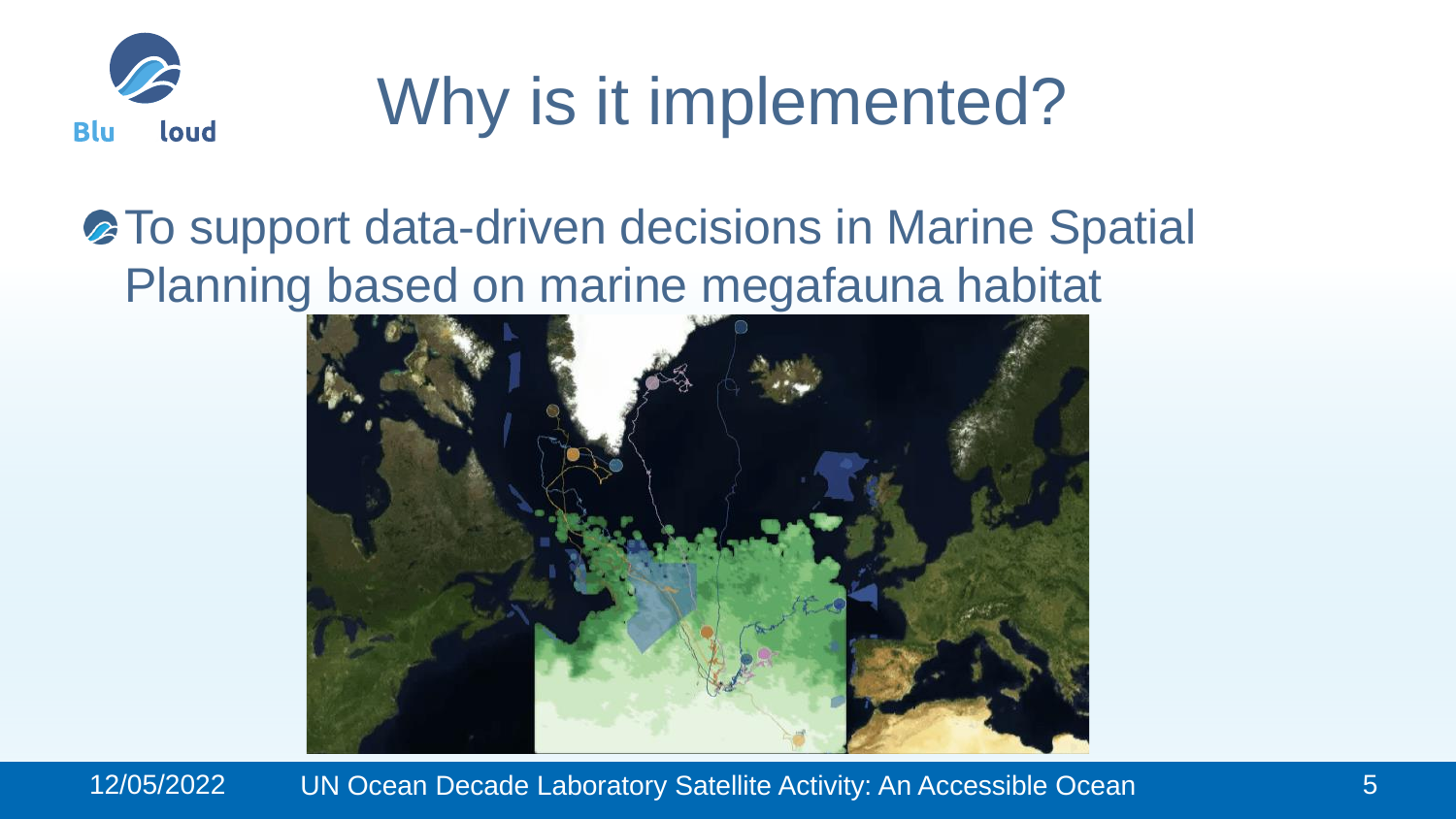

### To whom?

**A To Marine Scientists and** Institutions dedicated to marine conservation and movement ecology research willing to support Marine Spatial Planning

@gis4\_wildlife Twitter

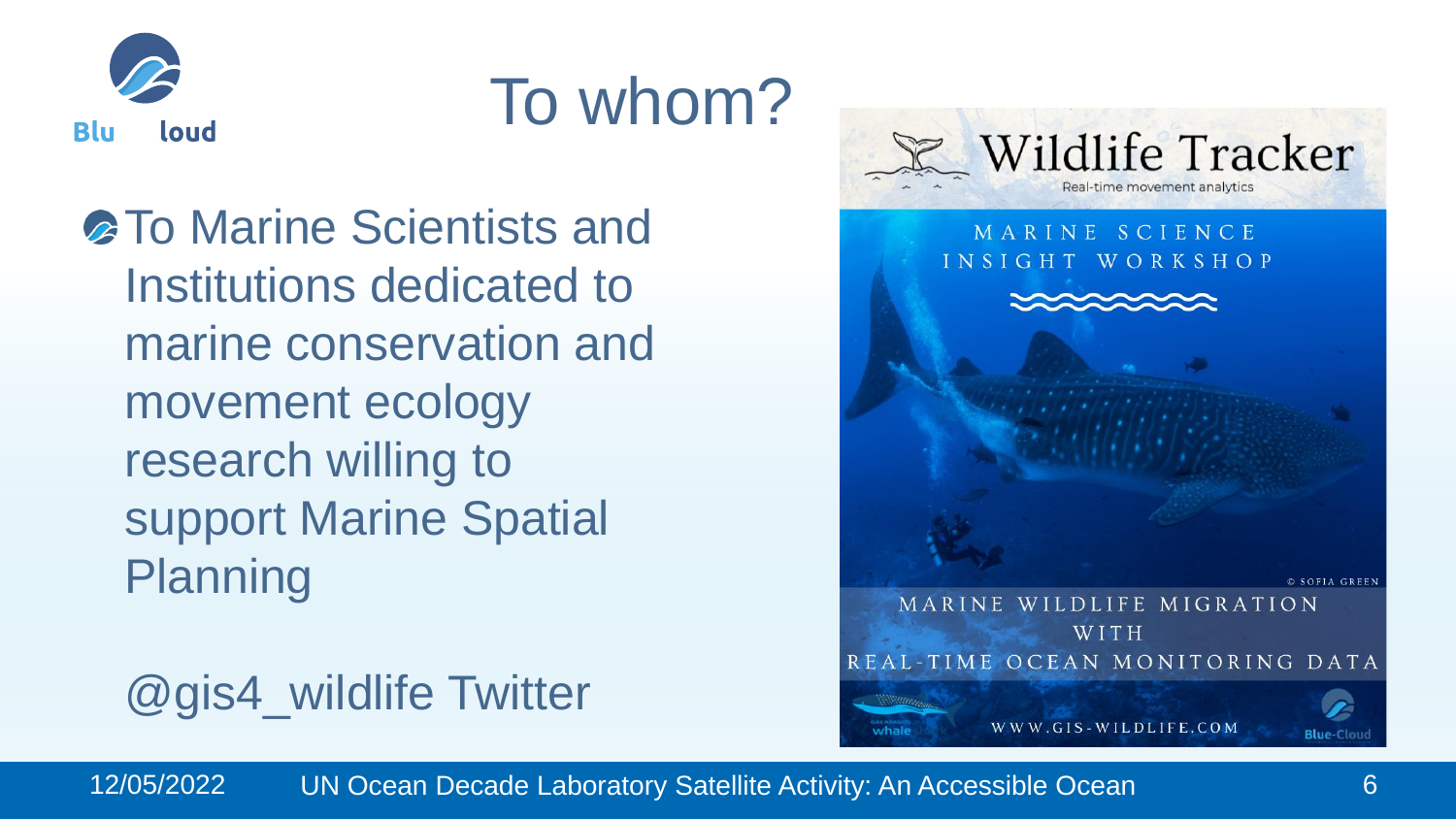

# What is the next step?

Development of real-time visualization with ocean eco geographical changes Data products for ecological modeling